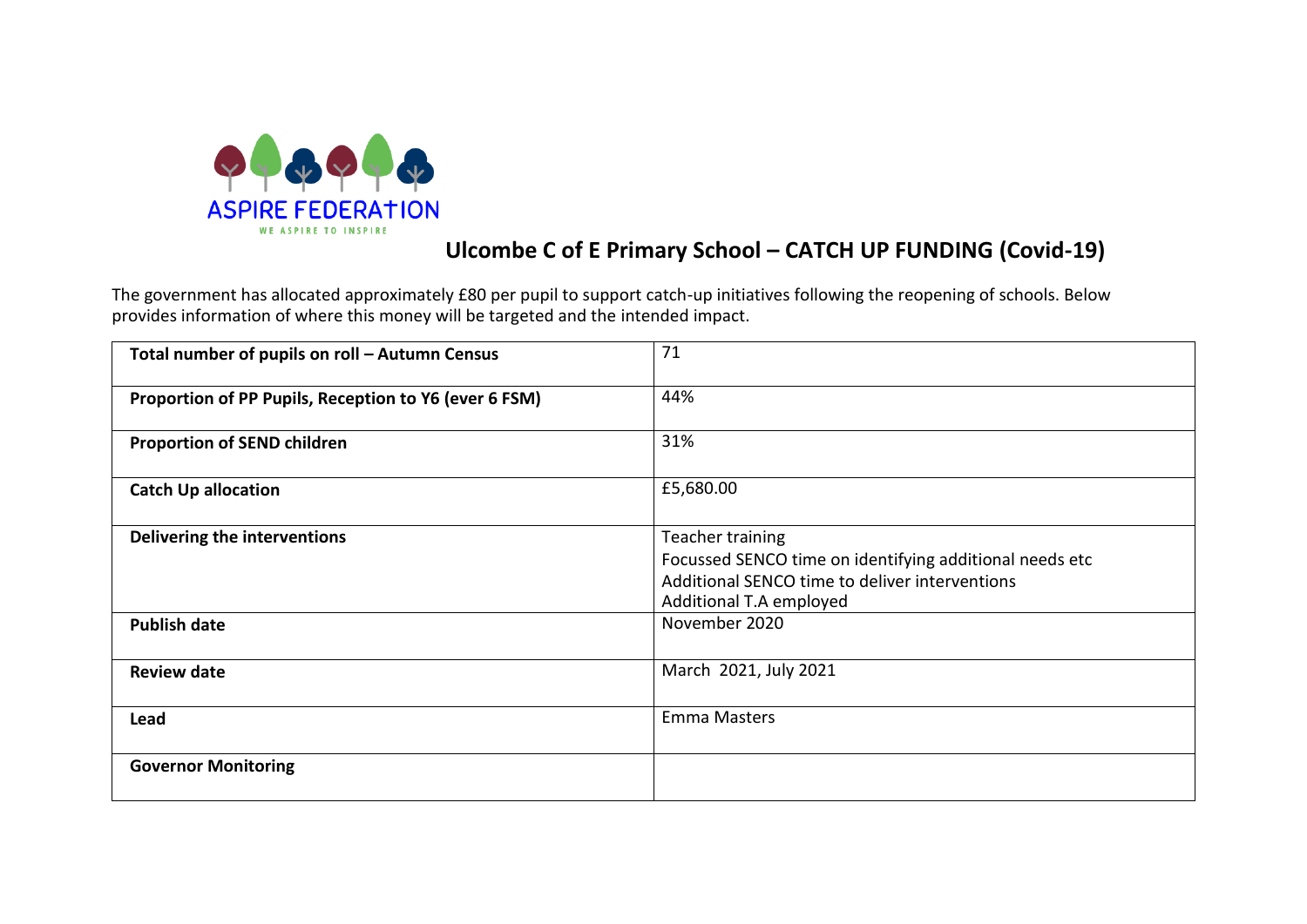### **PRIORITY AREAS FOR CATCH UP FUNDING – (from Ulcombe Improvement Plan)**

## **Priority 1**

Ensure that all pupils make at least expected progress in Reading, Writing and Maths from September 2020 to July 2021 with 25% making accelerated progress within the academic year.

#### **Priority 2**

To ensure that pupils' individual needs are recognised, understood and supported as part of an inclusive environment to enable them to make expected progress

#### **Priority 3**

To ensure learning journals are used to record high quality observations and record progress towards the ELG, ensuring end of year targets are met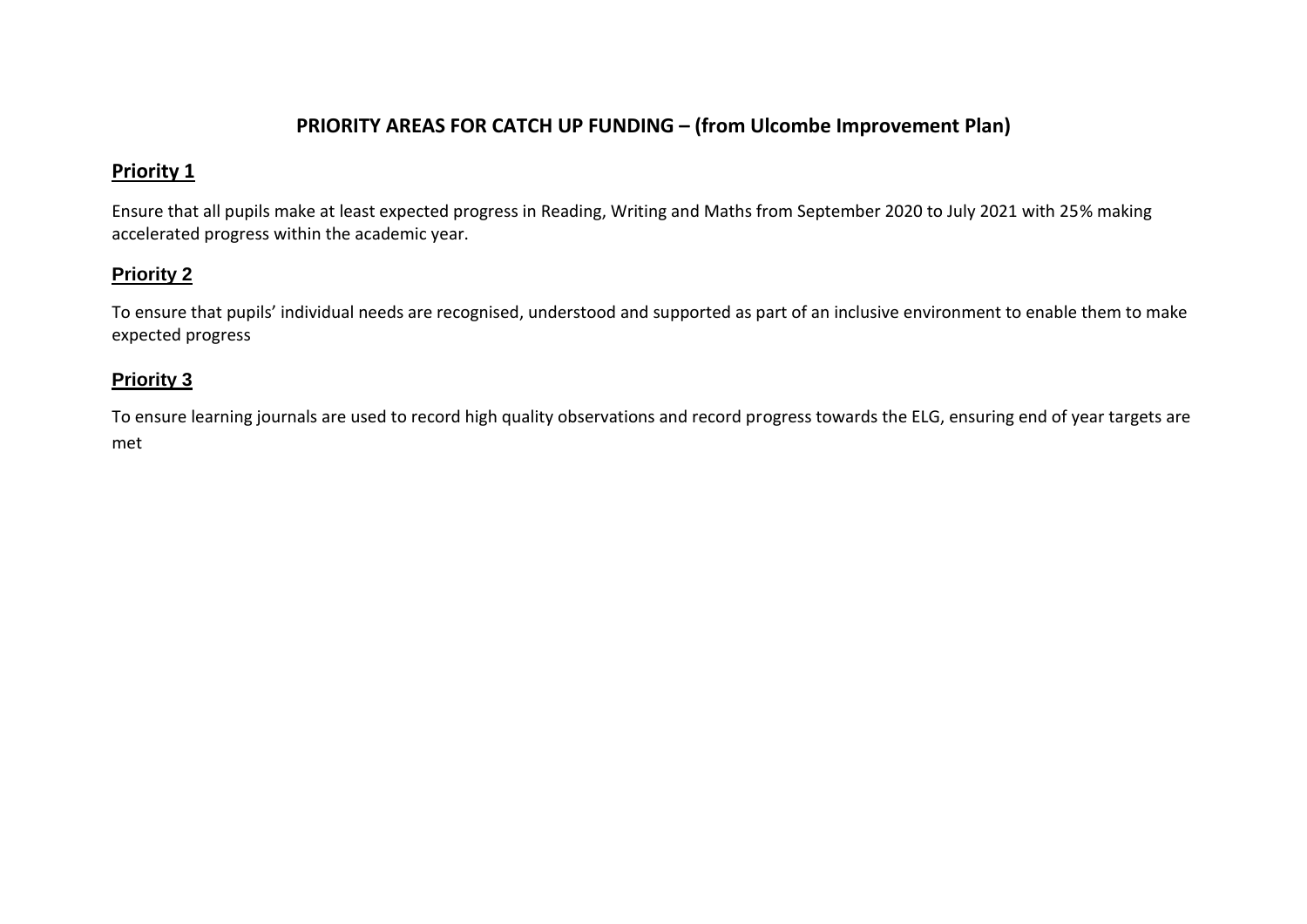# **Catch-Up Funding Initiatives**

| <b>Precise Action</b>                                                                                                                  | Who                                                                                                                                                                                                   | <b>Expected Improvement</b>                                                                                   | <b>Success Criteria (evidence)</b>                                                                                                                                                               |  |  |
|----------------------------------------------------------------------------------------------------------------------------------------|-------------------------------------------------------------------------------------------------------------------------------------------------------------------------------------------------------|---------------------------------------------------------------------------------------------------------------|--------------------------------------------------------------------------------------------------------------------------------------------------------------------------------------------------|--|--|
| <b>Target Area 1</b>                                                                                                                   |                                                                                                                                                                                                       |                                                                                                               |                                                                                                                                                                                                  |  |  |
| SENCO, T.A and CT to<br>discuss each pupil and<br>identify potential areas of<br>need.                                                 | Each teacher to discuss every<br>child to identify current levels<br>as well as additional needs<br>and areas where booster work<br>is required.                                                      | Children identified quickly and<br>interventions put in place to start with<br>immediate effect.              | Children with targeted<br>intervention are making<br>accelerated progress in that area.                                                                                                          |  |  |
| SENCO and CT to<br>undertake assessments<br>and monitoring to<br>identify actions required<br>to assist each child                     | Under supervision of SENCo or<br>with SENCo teachers and TA,s<br>to undertake specific reading,<br>writing and maths linked<br>assessments to expose areas<br>of need - additional staff LW<br>and VH | Using the results tailored provision is set<br>up and started immediately using<br>additional staff LW and VH | 75% of children will pass the<br>phonics screening check in Term 2<br>Children are identified who did not<br>make expected at KS1 have made<br>accelerated progress to obtain<br>expected at KS2 |  |  |
| Individual provision<br>planning for each<br>identified child to be<br>undertaken using<br>additional TAs, if not in<br>class support. | Interventions delivered by<br>LW, teachers and all TA,s in<br>afternoons monitored by<br>SENCo                                                                                                        | All pupils make at least expected progress<br>in writing from their baseline in<br>September 2020             | All pupils have made 6 points<br>progress from February 2020 to<br><b>July 2021</b><br>Children targeted for intervention<br>and booster tuition make<br>accelerated progress                    |  |  |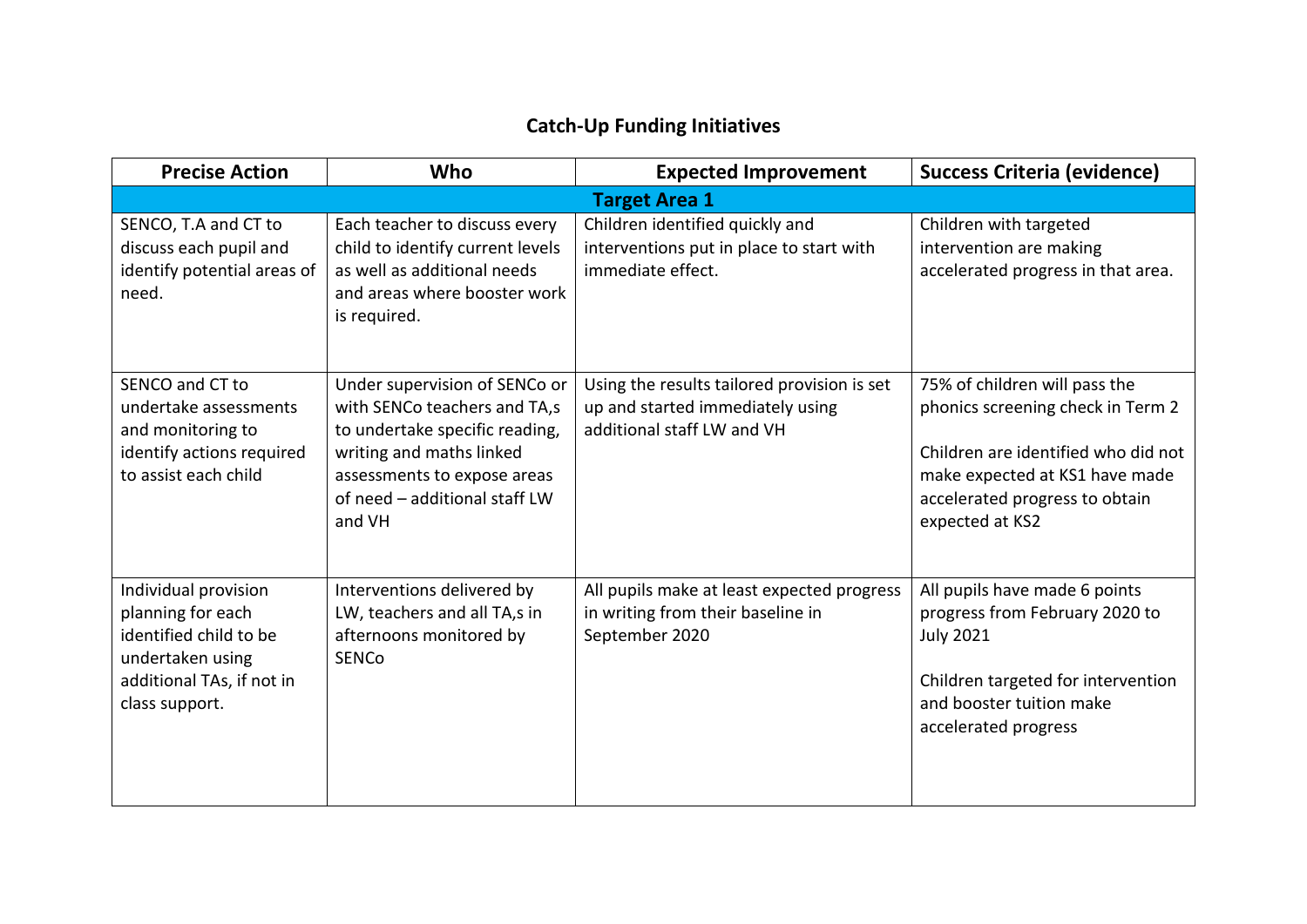| <b>Target Area 2</b>       |                                  |                                            |                                     |  |
|----------------------------|----------------------------------|--------------------------------------------|-------------------------------------|--|
| Identified children who    | Each teacher to discuss every    | All pupils make at least expected progress | All pupils have made 6 points       |  |
| have additional needs      | child to identify current levels | in core subjects from their baseline in    | progress from February 2020 to      |  |
| and implement provision    | as well as additional needs      | September 2020                             | <b>July 2021</b>                    |  |
| plans with specific target | and areas where booster work     |                                            |                                     |  |
| areas. These are           | is required. Discussion with     |                                            | Children targeted for intervention  |  |
| monitored and reviewed     | additional TAs and class         |                                            | and booster tuition make            |  |
| termly.                    | teachers                         |                                            | accelerated progress                |  |
| TA used to target pupils   | Under supervision of SENCo or    | Tailored provision mapping in place for    | All pupils make at least expected   |  |
| who need additional        | with SENCo teachers and TAs,     | each identified child and these are linked | progress in from their baseline in  |  |
| support in core subjects   | to undertake specific reading,   | to additional Staff for interventions.     | September 2020                      |  |
| and discuss with CT and    | writing and maths linked         |                                            |                                     |  |
| <b>SENCOs</b>              | assessments to expose areas      | Interventions are reviewed and             | Children with specific gaps are     |  |
|                            | of need. Additional Staff LW     | monitored termly - VH and LW and class     | making accelerated progress in the  |  |
|                            | and VH                           | TA's                                       | subjects where intervention is in   |  |
|                            |                                  |                                            | place.                              |  |
|                            |                                  |                                            |                                     |  |
|                            |                                  |                                            | Interventions regularly reviewed    |  |
| All pupils have made at    | Interventions delivered by       | All pupils make at least expected progress | Year 2 and 6 children obtain        |  |
| least 1 point progress     | LW, teachers and all TAs in      | in all areas from their baseline in        | expected results at SATs.           |  |
| each term from their       | afternoons monitored by          | September 2020.                            |                                     |  |
| starting point.            | SENCo. Additional staff LW       |                                            | Children are identified who did not |  |
|                            | and VH                           | Children with specific gaps are making     | make expected at KS1 have made      |  |
|                            |                                  | accelerated progress in the subjects       | accelerated progress to obtain      |  |
|                            |                                  | where intervention is in place.            | expected at KS2                     |  |
|                            |                                  |                                            |                                     |  |
|                            |                                  | Interventions are reviewed and             |                                     |  |
|                            |                                  | monitored termly and needs assessed        |                                     |  |
|                            |                                  | and interventions changed to suit the      |                                     |  |
|                            |                                  | child.                                     |                                     |  |